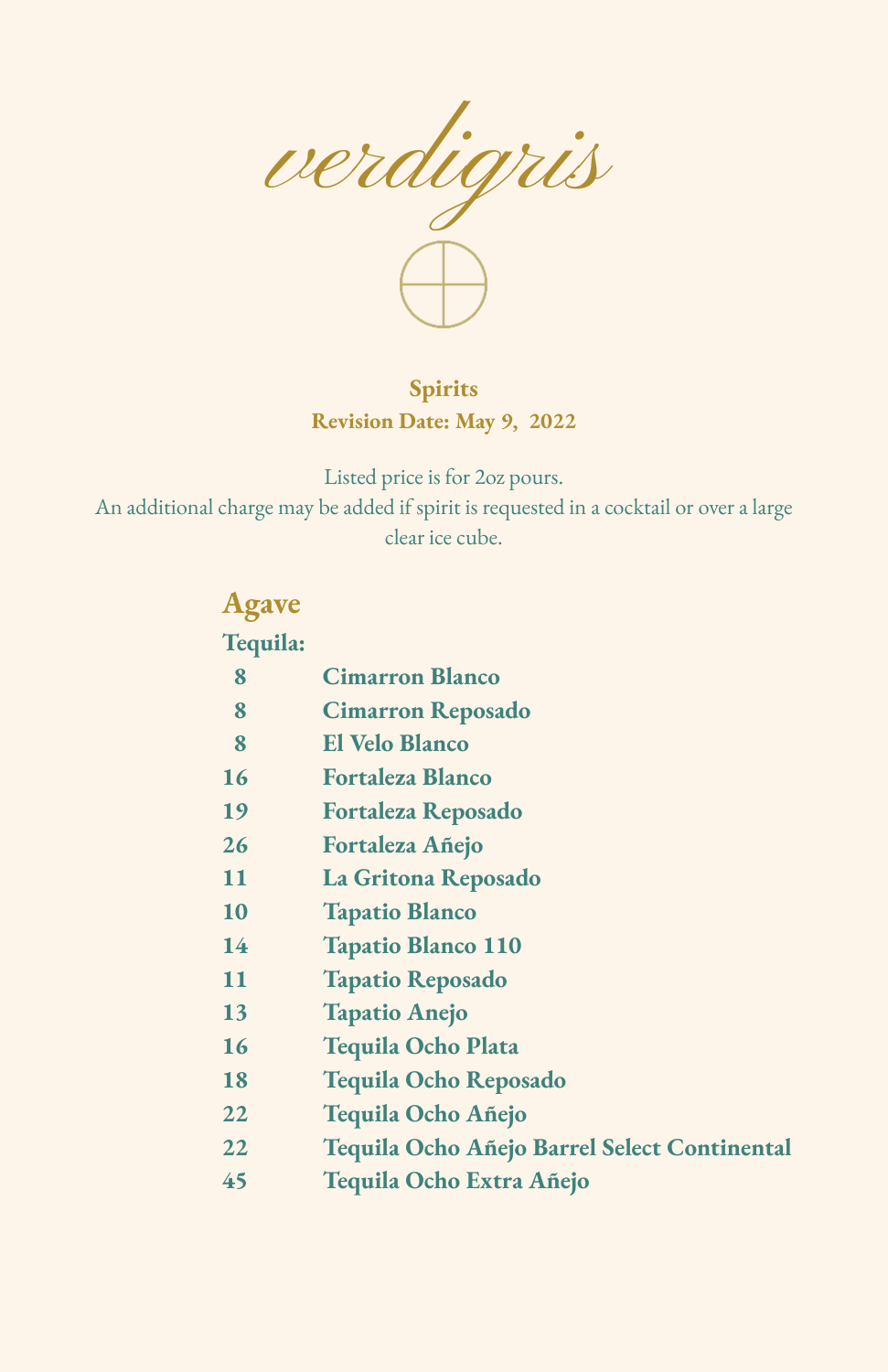#### **Mezcal:**

| 16 | <b>Alipus San Andres</b>      |
|----|-------------------------------|
| 16 | <b>Alipus San Miguel Sola</b> |
| 16 | Alipus Santa Ana Del Rio      |

- **Banhez Cuishe**
- **Banhez Ensamble**
- **Banhez Tepeztate**
- **Fidencio Classico**
- **Mezcalero no.23**
- **Mezcalero no.24**

### **American Whiskey**

#### **Straight Bourbon:**

| 25        | <b>Blanton's Single Barrel</b>            |
|-----------|-------------------------------------------|
| 15        | <b>Blue Note SB Cask Strength</b>         |
| 10        | <b>Buffalo Trace</b>                      |
| 17        | <b>Chicken Cock</b>                       |
| 12        | <b>Elijah Craig Small Batch</b>           |
| 45        | <b>Elijah Craig SB 18yr</b>               |
| 16        | <b>Four Roses Single Barrel</b>           |
| 12        | <b>Four Roses Small Batch</b>             |
| <b>15</b> | <b>Henry McKenna 10yr</b>                 |
| 12        | <b>Hirsch Horizon Bourbon</b>             |
| 13        | <b>Knob Creek 9yr</b>                     |
| 10        | <b>Makers Mark</b>                        |
| 15        | <b>Makers Cask Strength</b>               |
| 9         | <b>Old Bardstown</b>                      |
| 16        | <b>Old Forester 1870</b>                  |
| 17        | <b>Old Forester 1897</b>                  |
| 20        | <b>Old Forester 1920</b>                  |
| 15        | <b>Russell's Reserve 10yr</b>             |
| 12        | <b>Weller Special Reserve</b>             |
| 16        | <b>Wilderness Trail Single Barrel BIB</b> |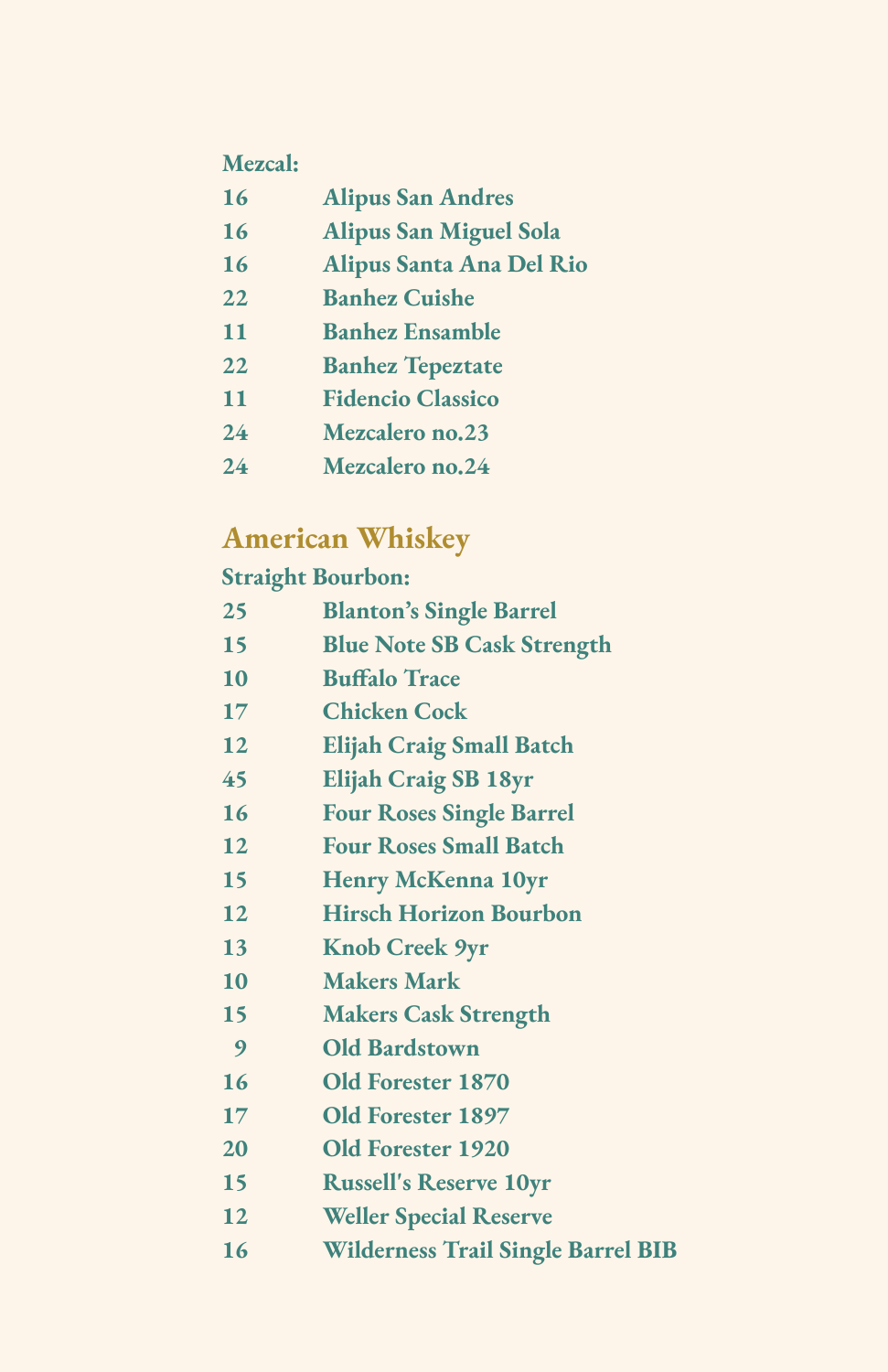#### **Straight Bourbon Cont:**

- **Wild Turkey 101**
- **Wild Turkey Kentucky Spirit Single Barrel**
- **Woodford Reserve**
- **Wyoming Small Batch**

#### **Straight Rye Whiskey:**

- **Chicken Cock**
- **Col. E.H. Taylor**
- **Ezra Brooks**
- **High N' Wicked**
- **Knob Creek**
- **J. Rieger & Co. BIB**
- **Rittenhouse BIB**
- **Whistle Pig 10yr Rye**
- **Wilderness Trail Single Barrel Barrel Proof**
- **Wild Turkey 101**
- **Woodford Reserve**

### **Additional American Whiskey:**

- **Jack Daniels**
- **Koval Oat Single Barrel**
- **J. Rieger & Co. KC Whiskey**
- **St. George Baller Single Malt**
- **St. George Single Lot 20**
- **Uncle Nearest 1884**
- **Uncle Nearest 1856**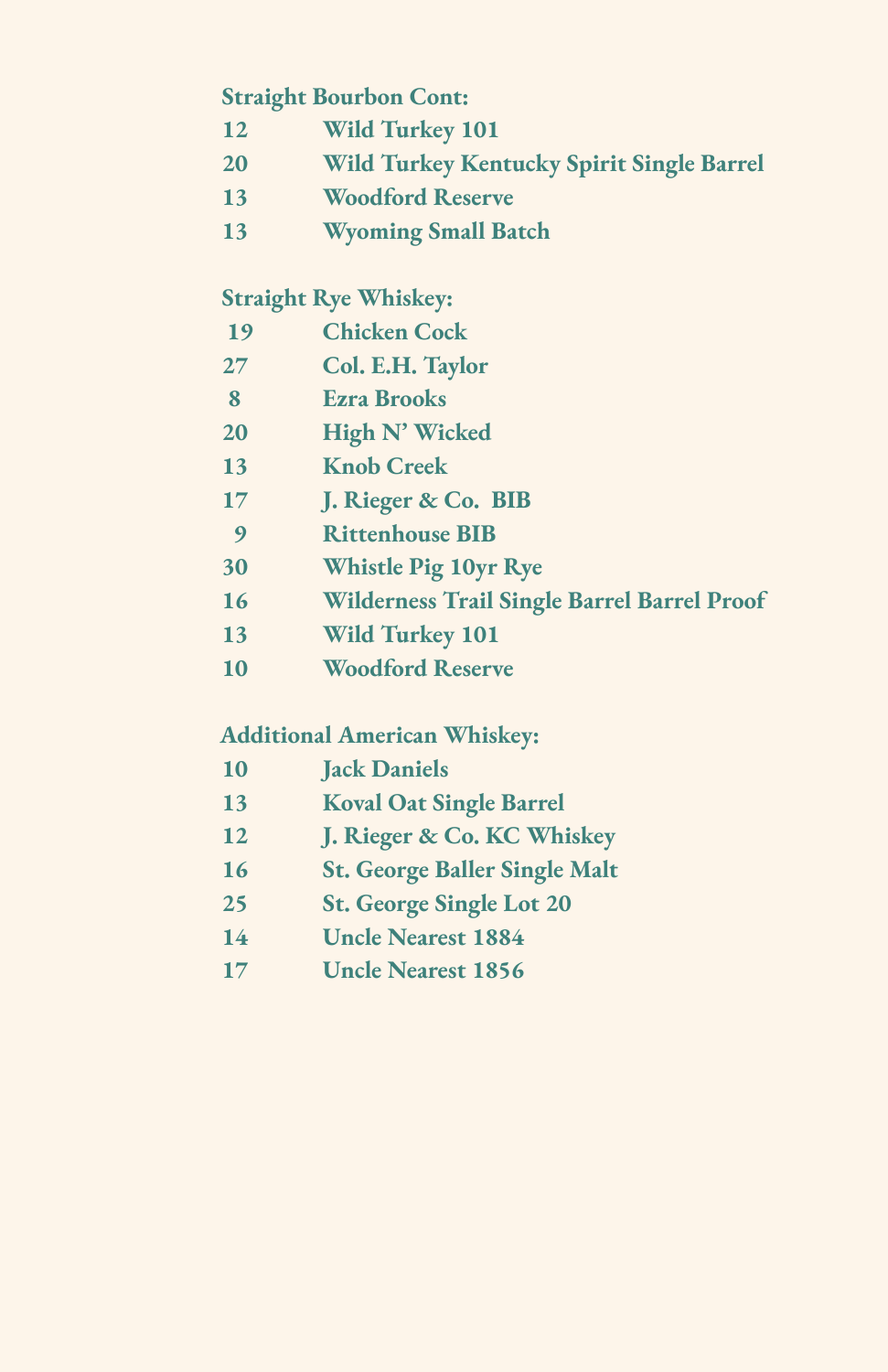# **Brandy**

| 11 | Capurro Acholado                    |
|----|-------------------------------------|
|    | Pisco, Chile                        |
| 12 | <b>Château Arton Fine Blanche</b>   |
|    | Haut-Armagnac                       |
| 21 | Château Arton La Réserve            |
|    | Haut-Armagnac                       |
| 45 | <b>Château Arton Millésime 2009</b> |
|    | Haut-Armagnac                       |
| 10 | <b>Château Millet VS</b>            |
|    | Bas-Armagnac                        |
| 8  | <b>Laird's Jersey Lightning</b>     |
|    | Unaged Apple Brandy, America        |
| 10 | <b>Laird's BIB</b>                  |
|    | Straight Apple Brandy, America      |
| 10 | Lustau Solera Reserva               |
|    | Brandy de Jerez, Spain              |
| 20 | <b>Park VSOP</b>                    |
|    | Cognac, France                      |
| 27 | <b>Park XO</b>                      |
|    | Cognac, France                      |
| 25 | Park XO Year of the Tiger 2022      |
|    | Cognac, France                      |
| 13 | <b>St. George Pear</b>              |
|    | Unaged, Alameda California          |
| 13 | <b>St. George Raspberry</b>         |
|    | Unaged, Alameda California          |

# **Canadian Whisky**

| 14  | <b>Crown Royal</b>       |
|-----|--------------------------|
| 112 | <b>Chicken Cock 20yr</b> |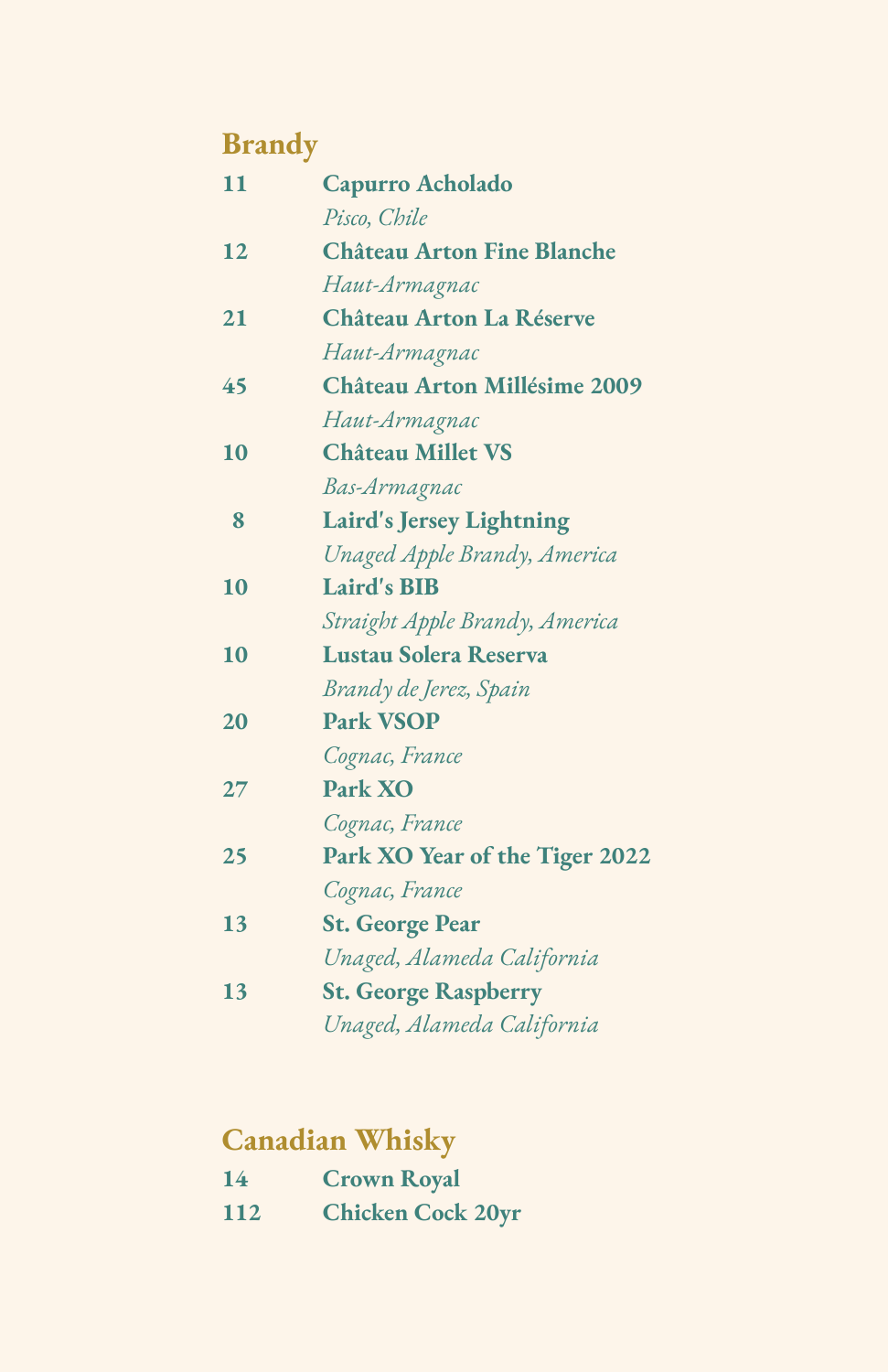#### **Gin**

- **Bombay Sapphire London Dry**
- **Gracias A Dios 100% Agave**
- **Hayman's Old Tom**
- **Hayman's Royal Dock Navy Strength**
- **Haymans's Sloe Gin**
- **Hendricks Botanical**
- **Koval Dry**
- **Martin Miller Original**
- **Monkey 47 Schwarzwald Dry**
- **Nikka Coffey**
- **Nolet's Silver Dry**
- **Plymouth**
- **Privateer Tiki Inspired**
- **Ransom Old Tom**
- **Rieger's Midwestern Dry**
- **Rieger's Private Stock Navy Strength**
- **St. George Botanivore**
- **St. George Terroir**
- **Suntory Roku**
- **Tanqueray London Dry**
- **Tanqueray No. 10 New Western**
- **The Botanist Islay Dry**
- **Xoriguer Gin de Mahón**

#### **Irish Whiskey**

- **Jameson Blended**
- **Midleton Very Rare Barry Crockett Legacy**
- **The Green Spot Single Pot Still**
- **The Yellow Spot Single Pot Still 12yr**
- **Tullamore D.E.W. Blended**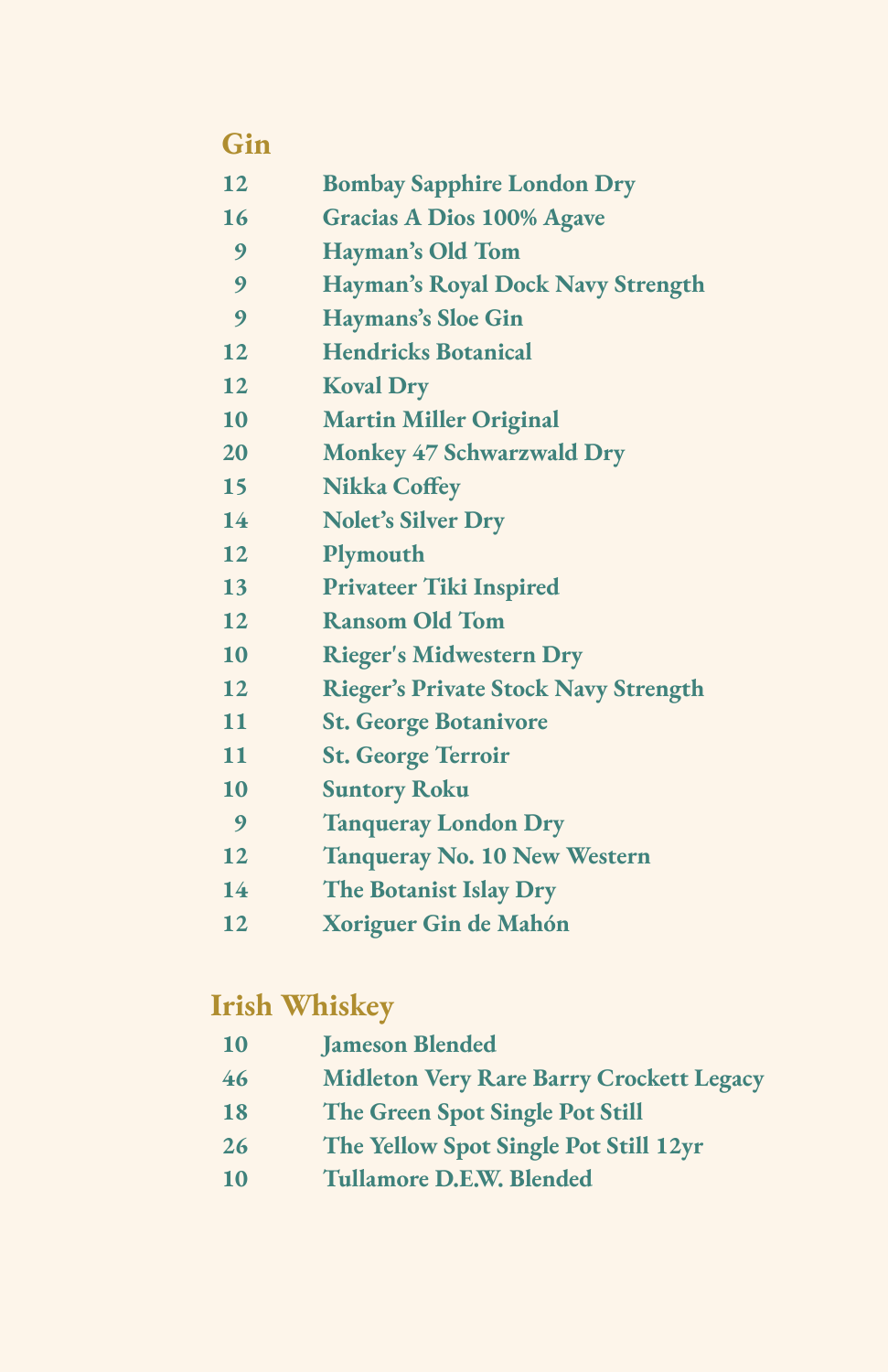### **Japanese Whisky**

| 21         | <b>Hibiki Harmony</b>          |
|------------|--------------------------------|
| 19         | <b>Nikka Coffey Grain</b>      |
| 19         | <b>Nikka Coffey Malt</b>       |
| 27         | Nikka Miyagikyo                |
| 25         | Nikka Taketsuru Pure Malt      |
| <b>110</b> | Nikka Taketsuru Pure Malt 17yr |

- **Nikka Taketsuru Pure Malt 21yr**
- **Nikka Yoichi**
- **Suntory Toki**

## **Scotch Whisky**

#### **Blended:**

| 10 | <b>Dewars White Label</b>   |
|----|-----------------------------|
| 12 | <b>Johnnie Walker Black</b> |
| 55 | <b>Johnnie Walker Blue</b>  |

#### **Highland:**

| 58 | <b>The Macallan Estate</b>   |
|----|------------------------------|
| 66 | The Macallan Rare Cask       |
| 19 | The Macallan Sherry Oak 12yr |
| 84 | The Macallan Sherry Oak 18yr |

#### **Islay:**

| 15 | <b>Ardbeg 10yr</b>    |
|----|-----------------------|
| 24 | <b>Lagavulin 16yr</b> |

#### **Speyside:**

- **Balvenie 12yr Single Barrel**
- **Balvenie 21yr Portwood**
- **Glenfiddich 12yr**
- **Glenlivet 12yr**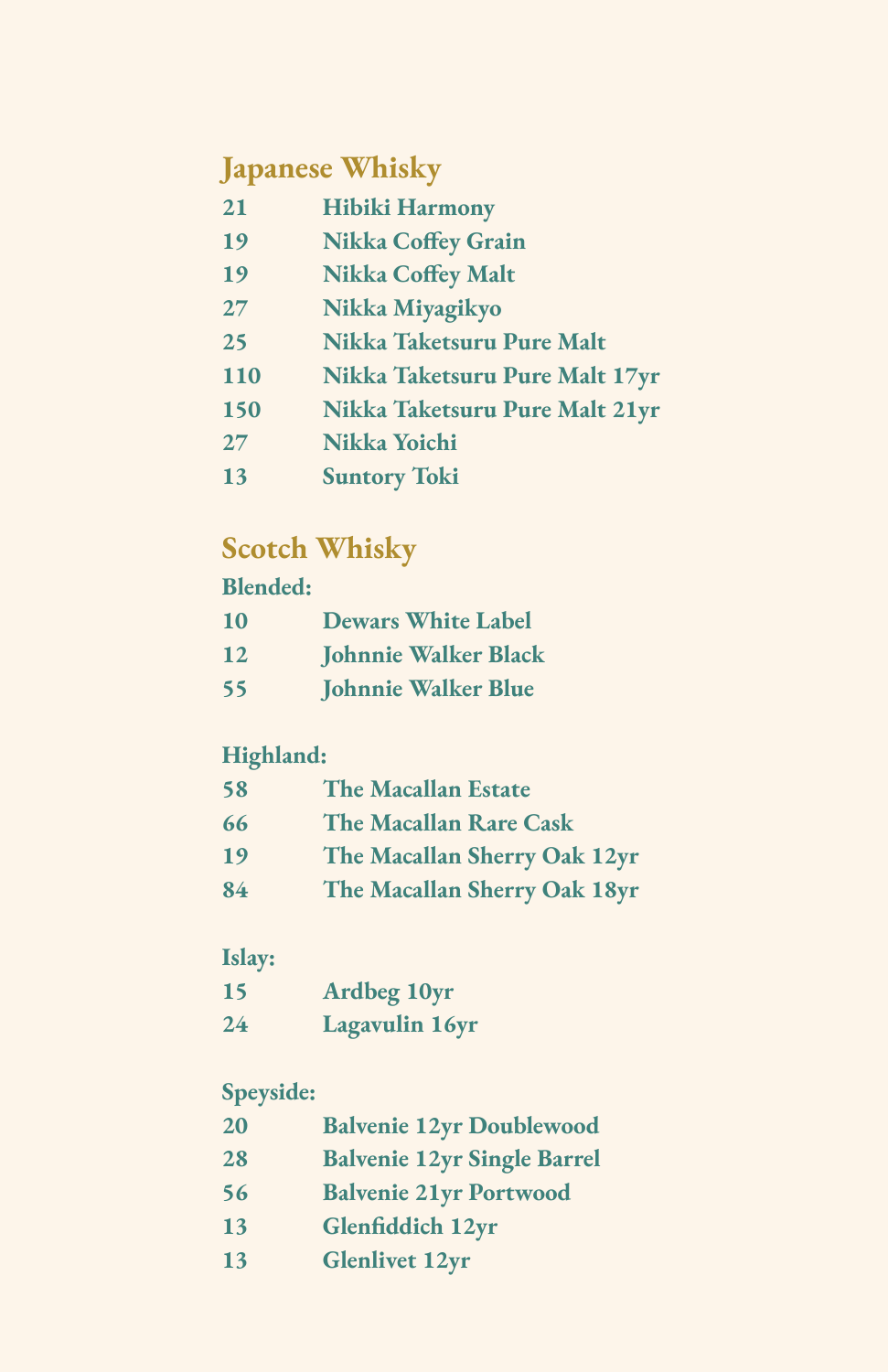| Lowland: |
|----------|
|----------|

**25 Glenkinchie 12yr**

# **Sugarcane**

| 10 | <b>Appleton Estate Signature</b>         |
|----|------------------------------------------|
|    | Jamaica, Single Blended                  |
| 12 | <b>Appleton Estate 15yr</b>              |
|    | Jamaica, Single Blended                  |
| 25 | <b>Appleton Estate 21yr</b>              |
|    | Jamaica, Single Blended                  |
| 13 | <b>Clairin Communal</b>                  |
|    | Haiti                                    |
| 13 | <b>Clairin Casimir</b>                   |
|    | Haiti                                    |
| 13 | <b>Clairin Le Rocher</b>                 |
|    | Haiti                                    |
| 13 | <b>Clairin Vaval</b>                     |
|    | Haiti                                    |
| 8  | Don Q Cristal                            |
|    | Puerto Rico, Single Multi Column         |
| 27 | Foursquare 2008 12yr                     |
|    | Barbados, Single Blended                 |
| 27 | Foursquare 2009 12yr                     |
|    | Barbados, Single Blended                 |
| 23 | <b>Foursquare Détente 10yr</b>           |
|    | Barbados, Single Blended                 |
| 37 | <b>Foursquare Nobiliary 14yr</b>         |
|    | Barbados, Single Blended                 |
| 39 | <b>Foursquare Redoubtable 14yr</b>       |
|    | Barbados, Single Blended                 |
| 44 | <b>Foursquare Shibboleth 16yr</b>        |
|    | Barbados, Single Blended                 |
| 17 | <b>Habitation Velier Forsyths WP 502</b> |
|    | Jamaica, Pure Single                     |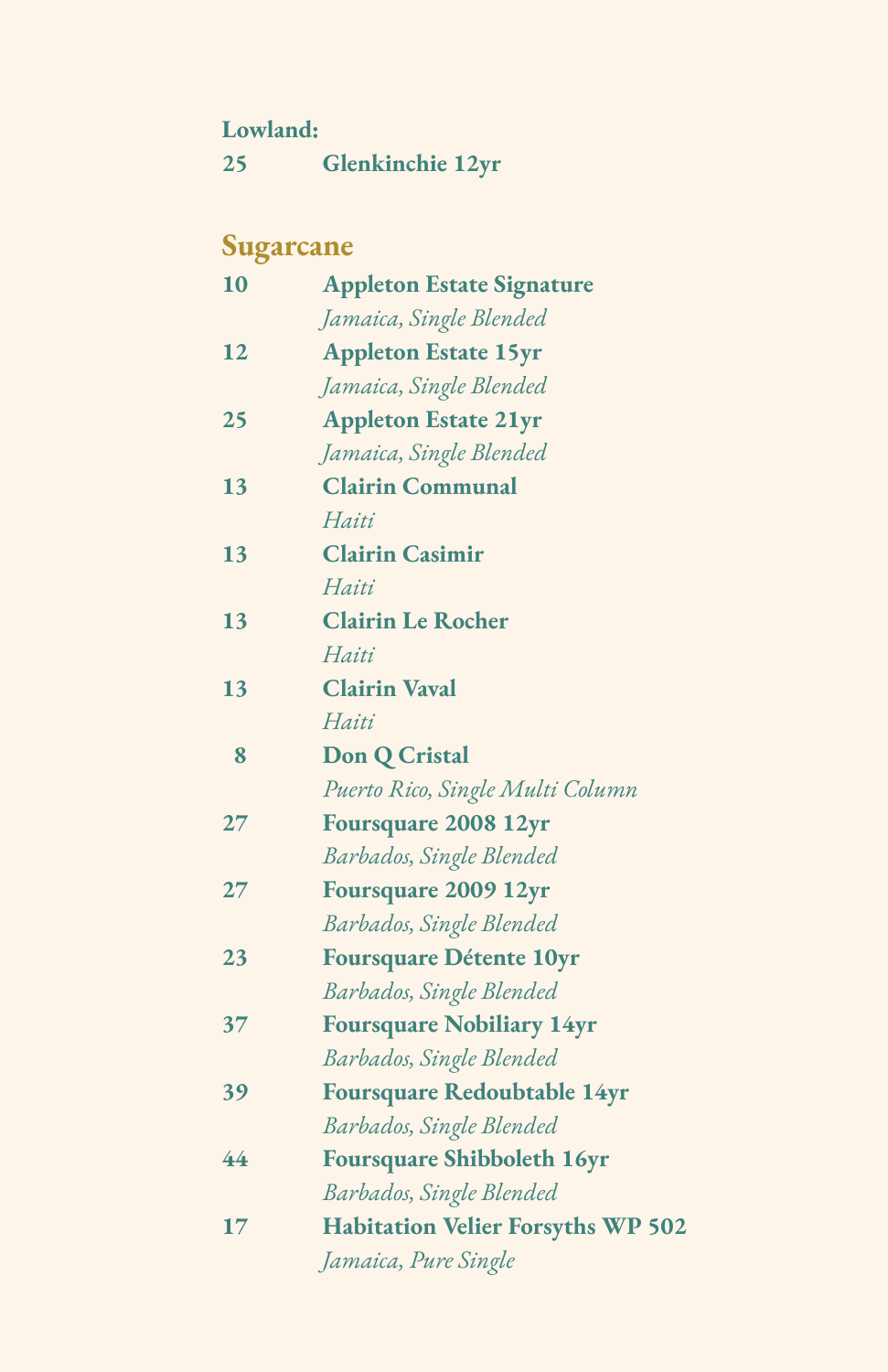# **Sugarcane Cont.**

| 8  | <b>Hamilton Demerara 86</b>                  |
|----|----------------------------------------------|
|    | Guyana, Single Blended                       |
| 8  | <b>Hamilton Demerara 151</b>                 |
|    | Guyana, Single Blended                       |
| 15 | <b>Hamilton Navy Strength</b>                |
|    | Multi Island, Blended Overproof              |
| 22 | <b>Hampden Estate Great House 2021</b>       |
|    | Jamaica, Pure Single                         |
| 33 | Hampden Estate LROK 2010                     |
|    | Jamaica, Pure Single                         |
| 18 | <b>Neisson L'Esprit Blanc</b>                |
|    | Martinique, AOC Rhum Agricole                |
| 10 | Père Labat Blanc 59                          |
|    | Guadeloupe, Rhum Agricole                    |
| 24 | Père Labat Réserve Familiale                 |
|    | Guadeloupe, Rhum Agricole                    |
| 18 | <b>Privateer Navy Yard Barrel Proof</b>      |
|    | Massachusetts, Single Blended                |
| 18 | <b>Privateer Queen's Share Single Barrel</b> |
|    | Massachusetts, Single Blended                |
| 10 | <b>Probitas White</b>                        |
|    | Multi Island, Blended                        |
| 14 | <b>Providence First Drops</b>                |
|    | Haiti                                        |
| 10 | Rhum J.M. Blanc                              |
|    | Martinique, AOC Rhum Agricole                |
| 16 | R.L. Seale 12yr                              |
|    | Barbados, Single Blended                     |
| 22 | <b>Rivers Royal</b>                          |
|    | Grenada                                      |
| 8  | <b>Rum-Bar Gold</b>                          |
|    | Jamaica, Pure Single                         |
| 20 | Transcontinental Rum Line Australia 2013     |
|    | Australia                                    |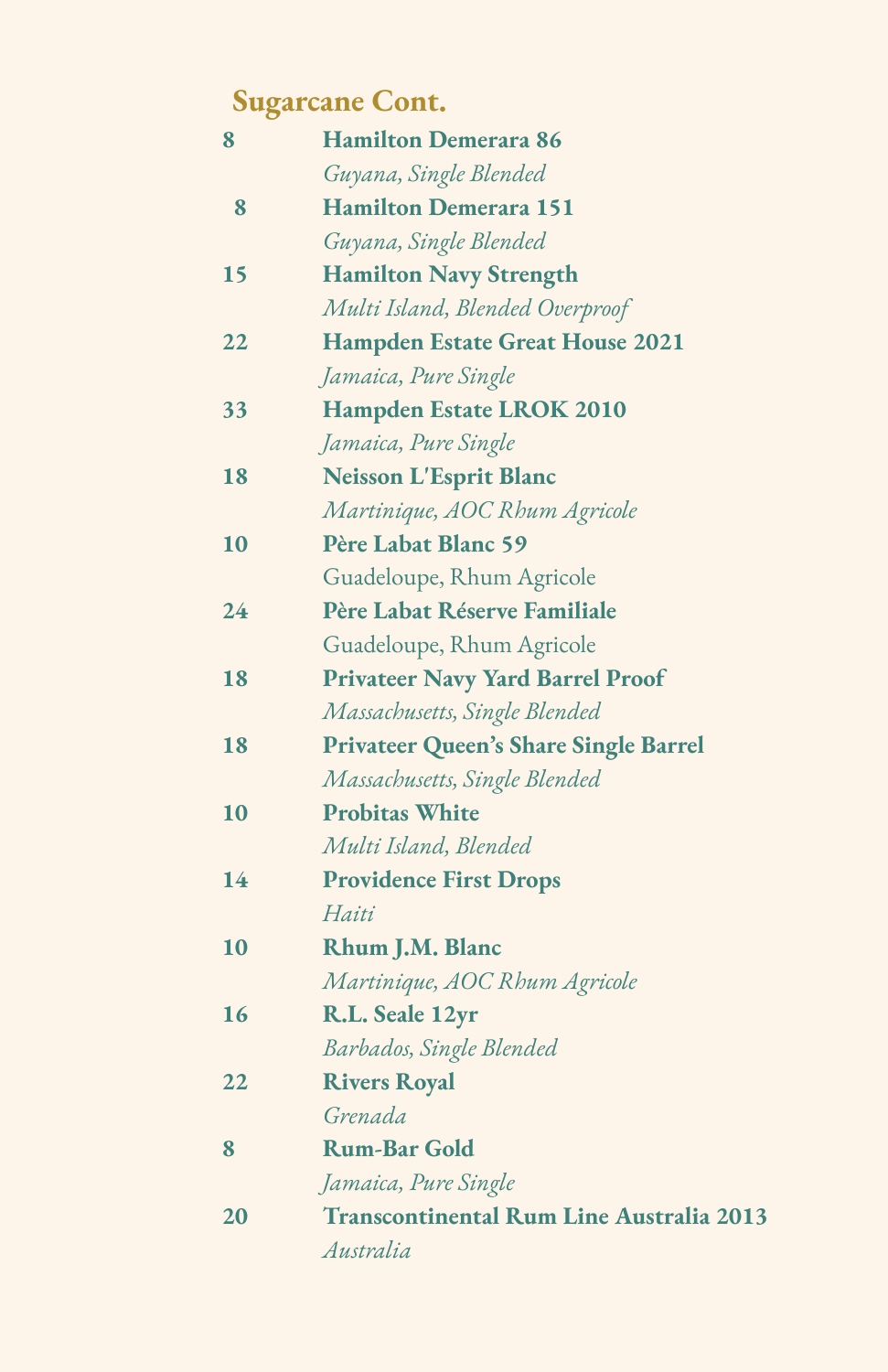# **Sugarcane Cont.**

| 20           | <b>Transcontinental Rum Line Barbados 2015</b> |
|--------------|------------------------------------------------|
|              | Barbados, Small Batch                          |
| 20           | <b>Transcontinental Rum Line Fiji 2014</b>     |
|              | Fiji, Small Batch                              |
| 20           | <b>Transcontinental Rum Line Panama 2011</b>   |
|              | Panama                                         |
| $\mathbf{R}$ | <b>Uruapan Charanda</b>                        |
|              | Mexico, Single Blended Rum                     |
| 13           | Uruapan Charanda Agricola                      |
|              | Mexico, Pure Single Rum                        |

## **Vodka**

| 12 | <b>Absolut Elyx Single Estate</b> |
|----|-----------------------------------|
| 14 | <b>Beluga Noble</b>               |
| 26 | <b>Beluga Gold Line</b>           |
| 12 | <b>Ketel One Citroen</b>          |
| 12 | <b>Ketel One</b>                  |
| 10 | <b>Reyka Small Batch</b>          |
| 10 | <b>St. George Citrus</b>          |
| 10 | <b>St. George Green Chile</b>     |
| 10 | Tito's Handmade                   |

# **Aperitif/Digestif**

- **Amaro Lucano**
- **Amaro Montenegro**
- **Amaro Nonino**
- **Aperol**
- **Averna**
- **Campari**
- **Cynar**
- **Cynar 70**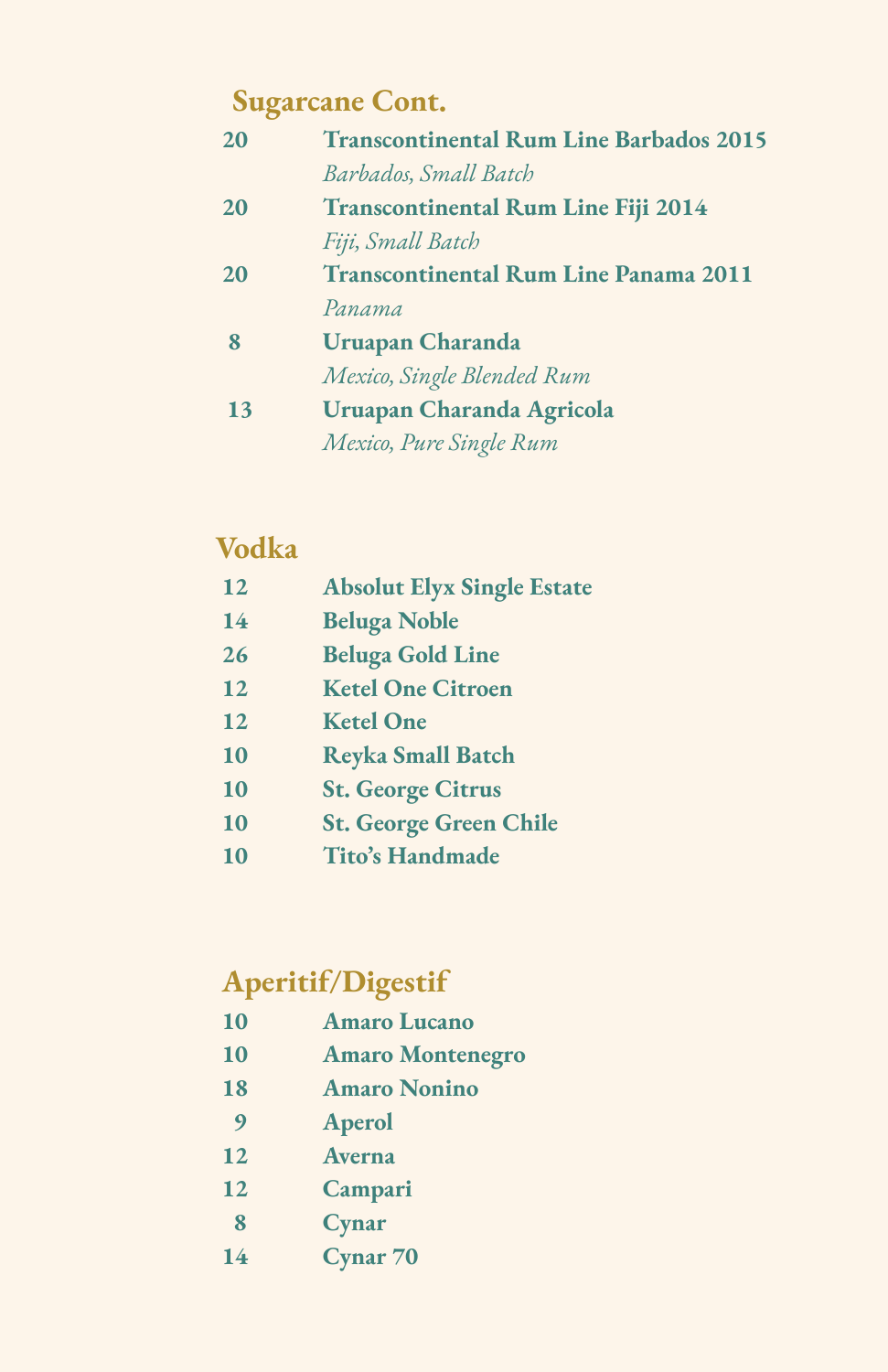#### **Faccia Brutto Amaro Alpino**

- **Faccia Brutto Amaro Gorini**
- **Faccia Brutto Aperitivo**
- **Faccia Brutto Fernet Pianta**
- **Fernet-Branca**
- **Fernet-Menta**
- **Italicus Rosolio Di Bergamotto**
- **Kübler Absinthe Supérieur**
- **Luxardo Bitter Bianco**
- **Salers Aperitif**
- **St. George Absinthe Verte**
- **St. George Bruto Americano**
- **Tempus Fugit Gran Classico**

#### **Liqueurs**

| 12       | <b>Five Farms Irish Cream</b>      |
|----------|------------------------------------|
| 12       | <b>Foursquare Crisma Rum Cream</b> |
| 12       | <b>Grand Marnier Cordon Rouge</b>  |
| 18       | <b>Green Chartreuse</b>            |
| $\bf{8}$ | <b>Walcher Amaretto</b>            |
| 17       | <b>Yellow Chartreuse</b>           |

### **Fortified/Aromatized Wines**

- **Cocchi Storico Vermouth di Torino**
- **Dolin Dry**
- **D'Oliveiras Malvasia 1990 Madeira**
- **D'Oliveiras Sercial 1969 Madeira**
- **D'Oliveiras Terrantez 1988 Madeira**
- **D'Oliveiras Verdelho 1986 Madeira**
- **La Quintinye Vermouth Royal Rouge**
- **La Quintinye Vermouth Royal Blanc**
- **Lustau Manzanilla Papirusa**